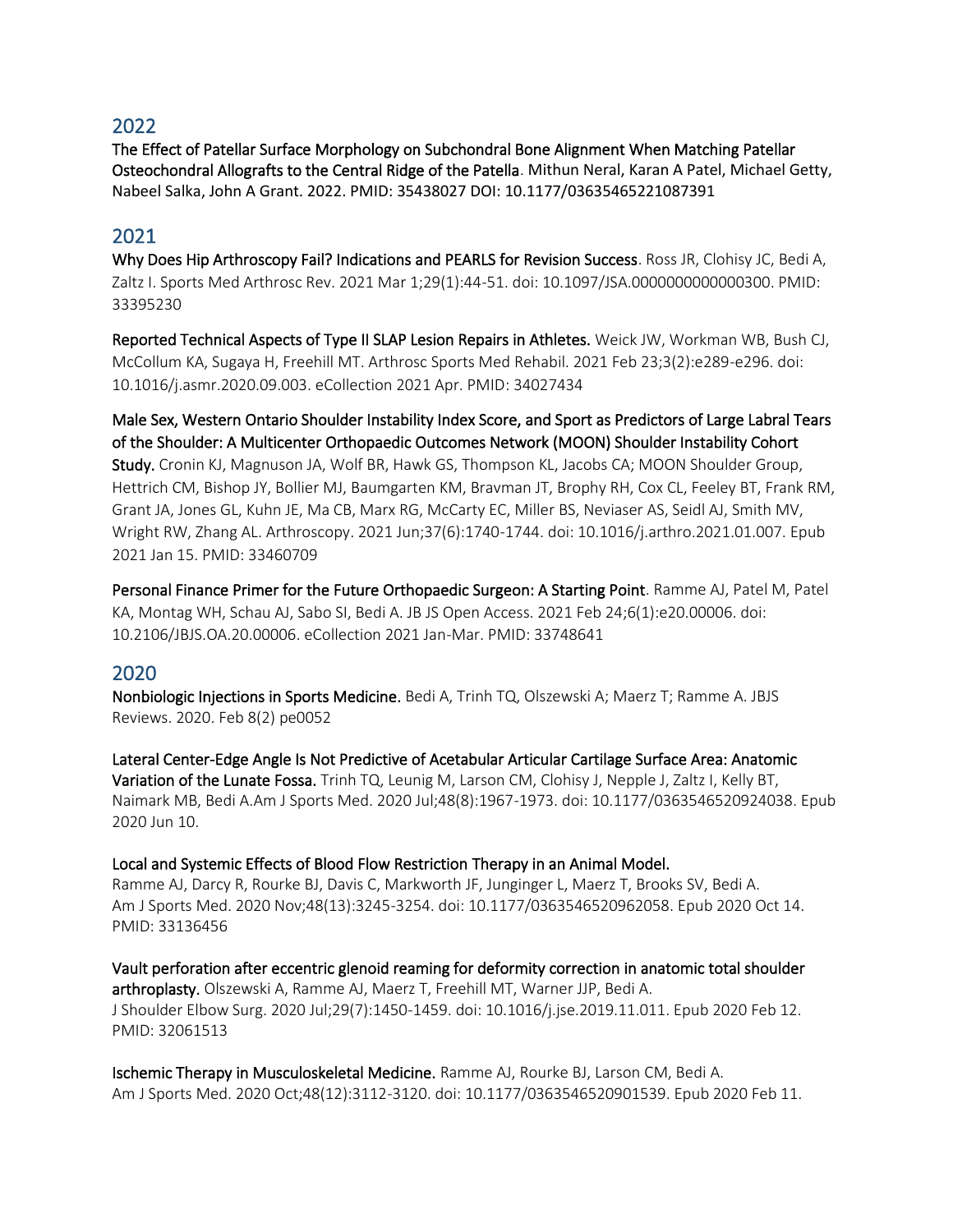#### PMID: 32045265

Does the Symmetry of Patellar Morphology Matter When Matching Osteochondral Allografts for Osteochondral Defects Involving the Central Ridge of the Patella? Patel K, Salka NS, Ramme A, Scott JC, Grant JA.Cartilage. 2020 Aug 20:1947603520951624. doi: 10.1177/1947603520951624. Online ahead of print. PMID: 32819146

The Dancer's Hip: The Hyperflexible Athlete: Anatomy and Mean 3-Year Arthroscopic Clinical Outcomes. Larson CM, Ross JR, Giveans MR, McGaver RS, Weed KN, Bedi A. Arthroscopy. 2020 Mar;36(3):725-731. doi: 10.1016/j.arthro.2019.09.023. Epub 2020 Jan 7. PMID: 31919029

Independent Suture Tape Reinforcement of Tripled Smaller-Diameter and Quadrupled Grafts for Anterior Cruciate Ligament Reconstruction With Tibial Screw Fixation: A Biomechanical Full Construct Model. Noonan BC, Bachmaier S, Wijdicks CA, Bedi A. Arthroscopy. 2020 Feb;36(2):481-489. doi: 10.1016/j.arthro.2019.06.036. Epub 2019 Dec 31. PMID: 31901386

Return to Sport After Coracoid Bone Block Transfer for Shoulder Instability: A Systematic Review. Nadeem IM, Vancolen S, Horner NS, Bedi A, Alolabi B, Khan M. HSS J. 2020 Oct;16(3):296-306. doi: 10.1007/s11420-019-09720-z. Epub 2019 Oct 18. PMID: 33088243

Clinical Outcomes and Quality of Literature Addressing Glenohumeral Internal Rotation Deficit: A Systematic Review. Kirsch JM, Bakshi NK, Ayeni OR, Khan M, Bedi A. HSS J. 2020 Oct;16(3):233-241. doi: 10.1007/s11420-019-09691-1. Epub 2019 Jun 17. PMID: 33088237

#### 2019

Clinical Outcomes After Anterior Shoulder Stabilization in Overhead Athletes: An Analysis of the MOON Shoulder Instability Consortium. [Thai Q Trinh,](https://pubmed.ncbi.nlm.nih.gov/?term=Trinh+TQ&cauthor_id=31042440) [Micah B Naimark,](https://pubmed.ncbi.nlm.nih.gov/?term=Naimark+MB&cauthor_id=31042440) [Asheesh Bedi,](https://pubmed.ncbi.nlm.nih.gov/?term=Bedi+A&cauthor_id=31042440) [James E](https://pubmed.ncbi.nlm.nih.gov/?term=Carpenter+JE&cauthor_id=31042440)  [Carpenter,](https://pubmed.ncbi.nlm.nih.gov/?term=Carpenter+JE&cauthor_id=31042440) [Christopher B Robbins,](https://pubmed.ncbi.nlm.nih.gov/?term=Robbins+CB&cauthor_id=31042440) [MOON Shoulder Instability Group;](https://pubmed.ncbi.nlm.nih.gov/?term=MOON+Shoulder+Instability+Group%5BCorporate+Author%5D) [John A Grant,](https://pubmed.ncbi.nlm.nih.gov/?term=Grant+JA&cauthor_id=31042440) [Bruce S](https://pubmed.ncbi.nlm.nih.gov/?term=Miller+BS&cauthor_id=31042440)  [Miller,](https://pubmed.ncbi.nlm.nih.gov/?term=Miller+BS&cauthor_id=31042440) [Shannon Ortiz,](https://pubmed.ncbi.nlm.nih.gov/?term=Ortiz+S&cauthor_id=31042440) [Matthew J Bollier,](https://pubmed.ncbi.nlm.nih.gov/?term=Bollier+MJ&cauthor_id=31042440) [John E Kuhn,](https://pubmed.ncbi.nlm.nih.gov/?term=Kuhn+JE&cauthor_id=31042440) [Charlie L Cox,](https://pubmed.ncbi.nlm.nih.gov/?term=Cox+CL&cauthor_id=31042440) [C Benjamin Ma,](https://pubmed.ncbi.nlm.nih.gov/?term=Ma+CB&cauthor_id=31042440) [Brain T Feeley,](https://pubmed.ncbi.nlm.nih.gov/?term=Feeley+BT&cauthor_id=31042440) [Alan L](https://pubmed.ncbi.nlm.nih.gov/?term=Zhang+AL&cauthor_id=31042440)  [Zhang,](https://pubmed.ncbi.nlm.nih.gov/?term=Zhang+AL&cauthor_id=31042440) [Eric C McCarty,](https://pubmed.ncbi.nlm.nih.gov/?term=McCarty+EC&cauthor_id=31042440) [Jonathan T Bravman,](https://pubmed.ncbi.nlm.nih.gov/?term=Bravman+JT&cauthor_id=31042440) [Julie Y Bishop,](https://pubmed.ncbi.nlm.nih.gov/?term=Bishop+JY&cauthor_id=31042440) [Grant L Jones,](https://pubmed.ncbi.nlm.nih.gov/?term=Jones+GL&cauthor_id=31042440) [Robert H Brophy,](https://pubmed.ncbi.nlm.nih.gov/?term=Brophy+RH&cauthor_id=31042440) [Rick W](https://pubmed.ncbi.nlm.nih.gov/?term=Wright+RW&cauthor_id=31042440)  [Wright,](https://pubmed.ncbi.nlm.nih.gov/?term=Wright+RW&cauthor_id=31042440) [Matthew V Smith,](https://pubmed.ncbi.nlm.nih.gov/?term=Smith+MV&cauthor_id=31042440) [Robert G Marx,](https://pubmed.ncbi.nlm.nih.gov/?term=Marx+RG&cauthor_id=31042440) [Keith M Baumgarten,](https://pubmed.ncbi.nlm.nih.gov/?term=Baumgarten+KM&cauthor_id=31042440) [Brian R Wolf,](https://pubmed.ncbi.nlm.nih.gov/?term=Wolf+BR&cauthor_id=31042440) [Carolyn M Hettrich,](https://pubmed.ncbi.nlm.nih.gov/?term=Hettrich+CM&cauthor_id=31042440) [Bruce S](https://pubmed.ncbi.nlm.nih.gov/?term=Miller+BS&cauthor_id=31042440)  [Miller.](https://pubmed.ncbi.nlm.nih.gov/?term=Miller+BS&cauthor_id=31042440) Am J Sports Med. 2019 May;47(6): 1410-1410.

Effect of Muscle Quality on Operative and Nonoperative Treatment of Rotator Cuff Tears/ [Micah Naimark,](https://pubmed.ncbi.nlm.nih.gov/?term=Naimark+M&cauthor_id=31428659) [Thai Trinh,](https://pubmed.ncbi.nlm.nih.gov/?term=Trinh+T&cauthor_id=31428659) [Christopher Robbins,](https://pubmed.ncbi.nlm.nih.gov/?term=Robbins+C&cauthor_id=31428659) [Bridger Rodoni,](https://pubmed.ncbi.nlm.nih.gov/?term=Rodoni+B&cauthor_id=31428659) [James Carpenter,](https://pubmed.ncbi.nlm.nih.gov/?term=Carpenter+J&cauthor_id=31428659) [Asheesh Bedi,](https://pubmed.ncbi.nlm.nih.gov/?term=Bedi+A&cauthor_id=31428659) [Bruce](https://pubmed.ncbi.nlm.nih.gov/?term=Miller+B&cauthor_id=31428659)  [Miller.](https://pubmed.ncbi.nlm.nih.gov/?term=Miller+B&cauthor_id=31428659) Orthop J Sports Med. 2019 Aug 5;7(8).

Surgical Versus Nonsurgical Management of Rotator Cuff Tears: A Matched-Pair Analysis.

Ramme AJ, Robbins CB, Patel KA, Carpenter JE, Bedi A, Gagnier JJ, Miller BS. J Bone Joint Surg Am. 2019 Oct 2;101(19):1775-1782. doi: 10.2106/JBJS.18.01473. PMID: 31577683

#### A comparison of pegged vs. keeled glenoid components regarding functional and radiographic outcomes in anatomic total shoulder arthroplasty: a systematic review and meta-analysis.

Welsher A, Gohal C, Madden K, Miller B, Bedi A, Alolabi B, Khan M. JSES Open Access. 2019 Jul 11;3(3):136-144.e1. doi: 10.1016/j.jses.2019.04.002. eCollection 2019 Oct. PMID: 31709353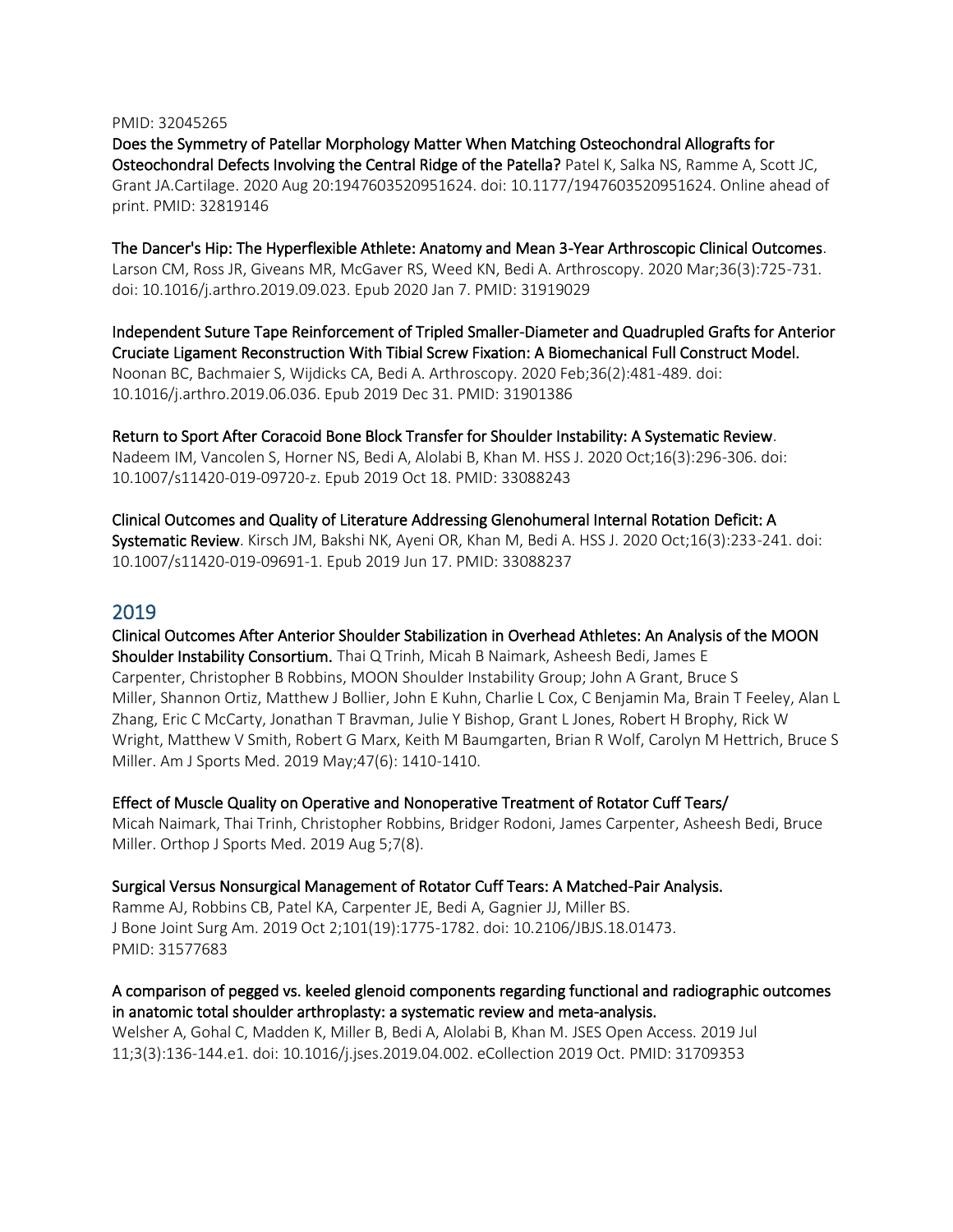Sources, Quality, and Reported Outcomes of Superior Capsular Reconstruction: a Systematic Review. Ekhtiari S, Adili AF, Memon M, Leroux T, Henry P, Bedi A, Khan M. Curr Rev Musculoskelet Med. 2019 Jun;12(2):173-180. doi: 10.1007/s12178-019-09551-9. PMID: 30927142

Arthroscopic Surgery for Femoroacetabular Impingement in Skeletally Immature Athletes: Radiographic and Clinical Analysis. Larson CM, McGaver RS, Collette NR, Giveans MR, Ross JR, Bedi A, Nepple JJ. Arthroscopy. 2019 Jun;35(6):1819-1825. doi: 10.1016/j.arthro.2019.01.029. Epub 2019 May 6. PMID: 31072717

Hip and Groin Injuries in Professional Basketball Players: Impact on Playing Career and Quality of Life After Retirement. Ekhtiari S, Khan M, Burrus T, Madden K, Gagnier J, Rogowski JP, Maerz T, Bedi A. Sports Health. 2019 May/Jun;11(3):218-222. doi: 10.1177/1941738119838274. Epub 2019 Apr 23. PMID: 31013191 Free PMC article.

Low-Dose Computed Tomography Reduces Radiation Exposure by 90% Compared With Traditional Computed Tomography Among Patients Undergoing Hip-Preservation Surgery. Su AW, Hillen TJ, Eutsler EP, Bedi A, Ross JR, Larson CM, Clohisy JC, Nepple JJ. Arthroscopy. 2019 May;35(5):1385-1392. doi: 10.1016/j.arthro.2018.11.013. Epub 2019 Apr 12. PMID: 30987906

Whole-Body Cryotherapy in Sports Medicine. Patel K, Bakshi N, Freehill MT, Awan TM. Curr Sports Med Rep. 2019 Apr;18(4):136-140. doi: 10.1249/JSR.0000000000000584. PMID: 30969239

#### 2018

Effectiveness of Valgus Offloading Knee Braces in the Treatment of Medial Compartment Knee Osteoarthritis: A Systematic Review. [Chetan Gohal,](https://pubmed.ncbi.nlm.nih.gov/?term=Gohal+C&cauthor_id=29543576) [Ajaykumar Shanmugaraj,](https://pubmed.ncbi.nlm.nih.gov/?term=Shanmugaraj+A&cauthor_id=29543576) [Patrick Tate,](https://pubmed.ncbi.nlm.nih.gov/?term=Tate+P&cauthor_id=29543576) [Nolan S](https://pubmed.ncbi.nlm.nih.gov/?term=Horner+NS&cauthor_id=29543576)  [Horner,](https://pubmed.ncbi.nlm.nih.gov/?term=Horner+NS&cauthor_id=29543576) [Asheesh Bedi,](https://pubmed.ncbi.nlm.nih.gov/?term=Bedi+A&cauthor_id=29543576) [Anthony Adili,](https://pubmed.ncbi.nlm.nih.gov/?term=Adili+A&cauthor_id=29543576) [Moin Khan,](https://pubmed.ncbi.nlm.nih.gov/?term=Khan+M&cauthor_id=29543576) Epub 2018 March; 10(6):500-514.

Return to Play After Multiligament Knee Injuries in National Football League Athletes. [Neil K Bakshi,](https://pubmed.ncbi.nlm.nih.gov/?term=Bakshi+NK&cauthor_id=29638200) [Moin](https://pubmed.ncbi.nlm.nih.gov/?term=Khan+M&cauthor_id=29638200)  [Khan,](https://pubmed.ncbi.nlm.nih.gov/?term=Khan+M&cauthor_id=29638200) [Simon Lee,](https://pubmed.ncbi.nlm.nih.gov/?term=Lee+S&cauthor_id=29638200) [Fred T Finney,](https://pubmed.ncbi.nlm.nih.gov/?term=Finney+FT&cauthor_id=29638200) [Jeff Stotts,](https://pubmed.ncbi.nlm.nih.gov/?term=Stotts+J&cauthor_id=29638200) [Robby S Sikka,](https://pubmed.ncbi.nlm.nih.gov/?term=Sikka+RS&cauthor_id=29638200) [Asheesh Bedi.](https://pubmed.ncbi.nlm.nih.gov/?term=Bedi+A&cauthor_id=29638200) Sports Health. Epub 2018 April;10(6):495-499.

Impact of smoking on patient outcomes after arthroscopic rotator cuff repair. [Micah](https://pubmed.ncbi.nlm.nih.gov/?term=Naimark+M&cauthor_id=30555715)  [Naimark,](https://pubmed.ncbi.nlm.nih.gov/?term=Naimark+M&cauthor_id=30555715) [Christopher B Robbins,](https://pubmed.ncbi.nlm.nih.gov/?term=Robbins+CB&cauthor_id=30555715) [Joel J Gagnier,](https://pubmed.ncbi.nlm.nih.gov/?term=Gagnier+JJ&cauthor_id=30555715) [Germanual Landfair,](https://pubmed.ncbi.nlm.nih.gov/?term=Landfair+G&cauthor_id=30555715) [James Carpenter,](https://pubmed.ncbi.nlm.nih.gov/?term=Carpenter+J&cauthor_id=30555715) [Asheesh](https://pubmed.ncbi.nlm.nih.gov/?term=Bedi+A&cauthor_id=30555715)  [Bedi,](https://pubmed.ncbi.nlm.nih.gov/?term=Bedi+A&cauthor_id=30555715) [Bruce S Miller.](https://pubmed.ncbi.nlm.nih.gov/?term=Miller+BS&cauthor_id=30555715) BMJ. 2018 Nov 21;4(1)

## 2017

[Does Hip Arthroscopy Have A Role In The Treatment Of Developmental Hip Dysplasia?,](https://www.ncbi.nlm.nih.gov/pubmed/28336246) Kirsch JM, Khan M, Bedi A., J Arthroplasty. 2017 Feb 27

Restricted Hip Rotation Is Correlated With An Increased Risk For Anterior Cruciate Ligament Injury., [VandenBerg C,](https://www.ncbi.nlm.nih.gov/pubmed/?term=VandenBerg%20C%5BAuthor%5D&cauthor=true&cauthor_uid=27840056) [Crawford EA,](https://www.ncbi.nlm.nih.gov/pubmed/?term=Crawford%20EA%5BAuthor%5D&cauthor=true&cauthor_uid=27840056) [Sibilsky Enselman E,](https://www.ncbi.nlm.nih.gov/pubmed/?term=Sibilsky%20Enselman%20E%5BAuthor%5D&cauthor=true&cauthor_uid=27840056) [Robbins CB,](https://www.ncbi.nlm.nih.gov/pubmed/?term=Robbins%20CB%5BAuthor%5D&cauthor=true&cauthor_uid=27840056) [Wojtys EM,](https://www.ncbi.nlm.nih.gov/pubmed/?term=Wojtys%20EM%5BAuthor%5D&cauthor=true&cauthor_uid=27840056) [Bedi A.,](https://www.ncbi.nlm.nih.gov/pubmed/?term=Bedi%20A%5BAuthor%5D&cauthor=true&cauthor_uid=27840056) [Arthroscopy.](https://www.ncbi.nlm.nih.gov/pubmed/27840056) 2017 Feb;33(2):317-325.

[The Effects Of Delays In Diagnosis And Surgical Reconstruction Of ACL Tears In Skeletally Immature](https://www.ncbi.nlm.nih.gov/pubmed/28234731)  [Individuals On Subsequent Meniscal And Chondral Injury.,](https://www.ncbi.nlm.nih.gov/pubmed/28234731) Crawford EA, Young LJ, Bedi A, Wojtys EM., J Pediatr Orthop. 2017 Feb 23.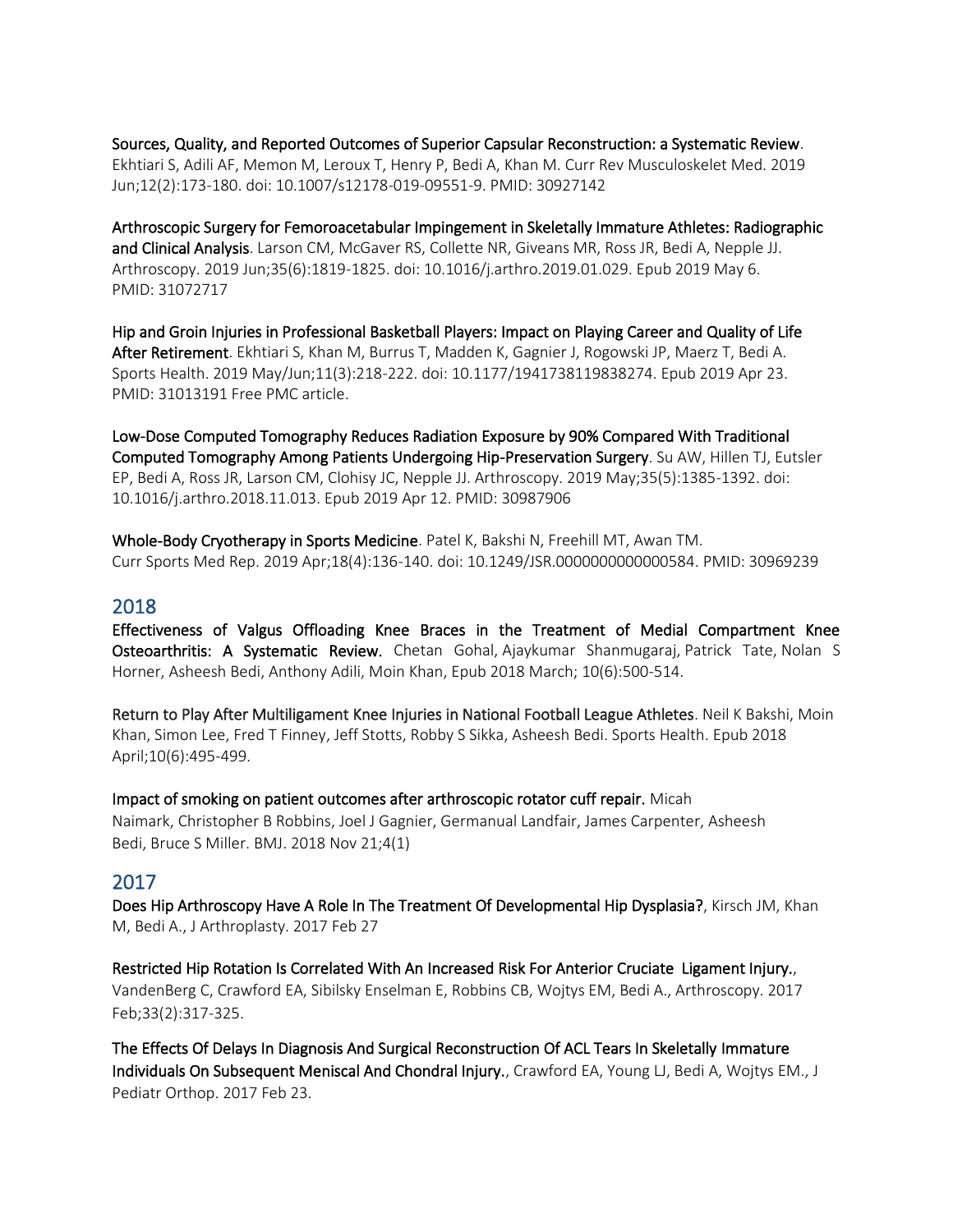# [Femoral Morphology In The Dysplastic Hip: Three-Dimensional Characterizations With CT.](https://www.ncbi.nlm.nih.gov/pubmed/27752989)

Wells J, Nepple JJ, Crook K, Ross JR, Bedi A, Schoenecker P, Clohisy JC., Clin Orthop Relat Res. 2017 Apr;475(4):1045-1054.

[Three Patterns Of Acetabular Deficiency Are Common In Young Adult Patients With Acetabular Dysplasia.,](https://www.ncbi.nlm.nih.gov/pubmed/27830486) Nepple JJ, Wells J, Ross JR, Bedi A, Schoenecker PL, Clohisy JC., Clin Orthop Relat Res. 2017 Apr;475(4):1037-1044.

[Radiographic Hip Anatomy Correlates With Range Of Motion And Symptoms In National Hockey League](https://www.ncbi.nlm.nih.gov/pubmed/28298064)  [Players.,](https://www.ncbi.nlm.nih.gov/pubmed/28298064) Larson CM, Ross JR, Kuhn AW, Fuller D, Rowley DM, Giveans MR, Stone RM, Bedi A., Am J Sports Med. 2017 Jun;45(7):1633-1639.

[Indications For Hip Arthroscopy.,](https://www.ncbi.nlm.nih.gov/pubmed/28678628) Ross JR, Larson CM, Bedi A., Sports Health. 2017 Jul 1:1941738117712675.

[Return To Play After Osteochondral Autograft Transplantation Of The Capitellum: A Systematic Review.,](https://www.ncbi.nlm.nih.gov/pubmed/28413129) Kirsch JM, Thomas JR, Khan M, Townsend WA, Lawton JN, Bedi A., Arthroscopy. 2017 Jul;33(7):1412- 1420.e1.

[The Fragility Of Statistically Significant Findings From Randomized Trials In Sports Surgery: A Systematic](https://www.ncbi.nlm.nih.gov/pubmed/27895038)  [Survey.,](https://www.ncbi.nlm.nih.gov/pubmed/27895038) Khan M, Evaniew N, Gichuru M, Habib A, Ayeni OR, Bedi A, Walsh M, Devereaux PJ, Bhandari M., Am J Sports Med. 2017 Jul;45(9):2164-2170

[Comparison Of Outcomes 1 Year After Rotator Cuff Repair With And Without Concomitant Biceps](https://www.ncbi.nlm.nih.gov/pubmed/28822640)  [Surgery.,](https://www.ncbi.nlm.nih.gov/pubmed/28822640) Watson ST, Robbins CB, Bedi A, Carpenter JE, Gagnier JJ, Miller BS.Arthroscopy. 2017 Aug 16

[Do Medical Comorbidities Affect Outcomes in Patients With Rotator Cuff Tears?.](https://www.ncbi.nlm.nih.gov/pubmed/28856169) Gagnier JJ, Allen B, Watson S, Robbins CB, Bedi A, Carpenter JE, Miller BS., Orthop J Sports Med. 2017 Aug 21

Braking Time Following Total Knee Arthroplasty: A Systematic Review. Hartman J, Thornley P, Oreskovich S, Adili A, Bedi A, Khan M. J Arthroplasty. 2017 Aug 31. pii: S0883-5403(17)30701-5

Tranexamic Acid in Shoulder Arthroplasty: A Systematic Review and Meta-Analysis. Kirsch JM, Bedi A, Horner N, Wiater JM, Pauzenberger L, Koueiter DM, Miller BS, Bhandari M, Khan M., Journal of Bone and Joint Surgery (JBJS) Reviews. 2017 Sep;5(9):e3

Platform shoulder arthroplasty: a systematic review.[, Kirsch JM,](https://www.ncbi.nlm.nih.gov/pubmed/?term=Kirsch%20JM%5BAuthor%5D&cauthor=true&cauthor_uid=29046255) [Khan M,](https://www.ncbi.nlm.nih.gov/pubmed/?term=Khan%20M%5BAuthor%5D&cauthor=true&cauthor_uid=29046255) [Thornley P,](https://www.ncbi.nlm.nih.gov/pubmed/?term=Thornley%20P%5BAuthor%5D&cauthor=true&cauthor_uid=29046255) [Gichuru M,](https://www.ncbi.nlm.nih.gov/pubmed/?term=Gichuru%20M%5BAuthor%5D&cauthor=true&cauthor_uid=29046255) [Freehill](https://www.ncbi.nlm.nih.gov/pubmed/?term=Freehill%20MT%5BAuthor%5D&cauthor=true&cauthor_uid=29046255)  [MT,](https://www.ncbi.nlm.nih.gov/pubmed/?term=Freehill%20MT%5BAuthor%5D&cauthor=true&cauthor_uid=29046255) [Neviaser A,](https://www.ncbi.nlm.nih.gov/pubmed/?term=Neviaser%20A%5BAuthor%5D&cauthor=true&cauthor_uid=29046255) [Moravek J,](https://www.ncbi.nlm.nih.gov/pubmed/?term=Moravek%20J%5BAuthor%5D&cauthor=true&cauthor_uid=29046255) [Miller BS,](https://www.ncbi.nlm.nih.gov/pubmed/?term=Miller%20BS%5BAuthor%5D&cauthor=true&cauthor_uid=29046255) [Bedi A.](https://www.ncbi.nlm.nih.gov/pubmed/?term=Bedi%20A%5BAuthor%5D&cauthor=true&cauthor_uid=29046255)[, J Shoulder Elbow Surg.](https://www.ncbi.nlm.nih.gov/pubmed/29046255) 2017 Oct 15 [Epub ahead of print].

Epidemiology and Impact on Performance of Lower Extremity Stress Injuries in Professional Basketball Players[. Moin Khan,](https://pubmed.ncbi.nlm.nih.gov/?term=Khan+M&cauthor_id=29106811) [Kim Madden,](https://pubmed.ncbi.nlm.nih.gov/?term=Madden+K&cauthor_id=29106811) [M Tyrrell Burrus,](https://pubmed.ncbi.nlm.nih.gov/?term=Burrus+MT&cauthor_id=29106811) [Joseph P Rogowski,](https://pubmed.ncbi.nlm.nih.gov/?term=Rogowski+JP&cauthor_id=29106811) [Jeff Stotts,](https://pubmed.ncbi.nlm.nih.gov/?term=Stotts+J&cauthor_id=29106811) [Marisa J](https://pubmed.ncbi.nlm.nih.gov/?term=Samani+MJ&cauthor_id=29106811)  [Samani,](https://pubmed.ncbi.nlm.nih.gov/?term=Samani+MJ&cauthor_id=29106811) [Robby Sikka,](https://pubmed.ncbi.nlm.nih.gov/?term=Sikka+R&cauthor_id=29106811) [Asheesh Bedi.](https://pubmed.ncbi.nlm.nih.gov/?term=Bedi+A&cauthor_id=29106811) Sports Health. Epub 2017 Nov: 10(2):169-174.

## 2016

[Arthroscopy Up To Date: Hip Femoroacetabular Impingement.,](https://www.ncbi.nlm.nih.gov/pubmed/26743420) Khan M, Habib A, de Sa D, Larson CM, Kelly BT, Bhandari M, Ayeni OR, Bedi A., Arthroscopy. 2016 Jan;32(1):177-89.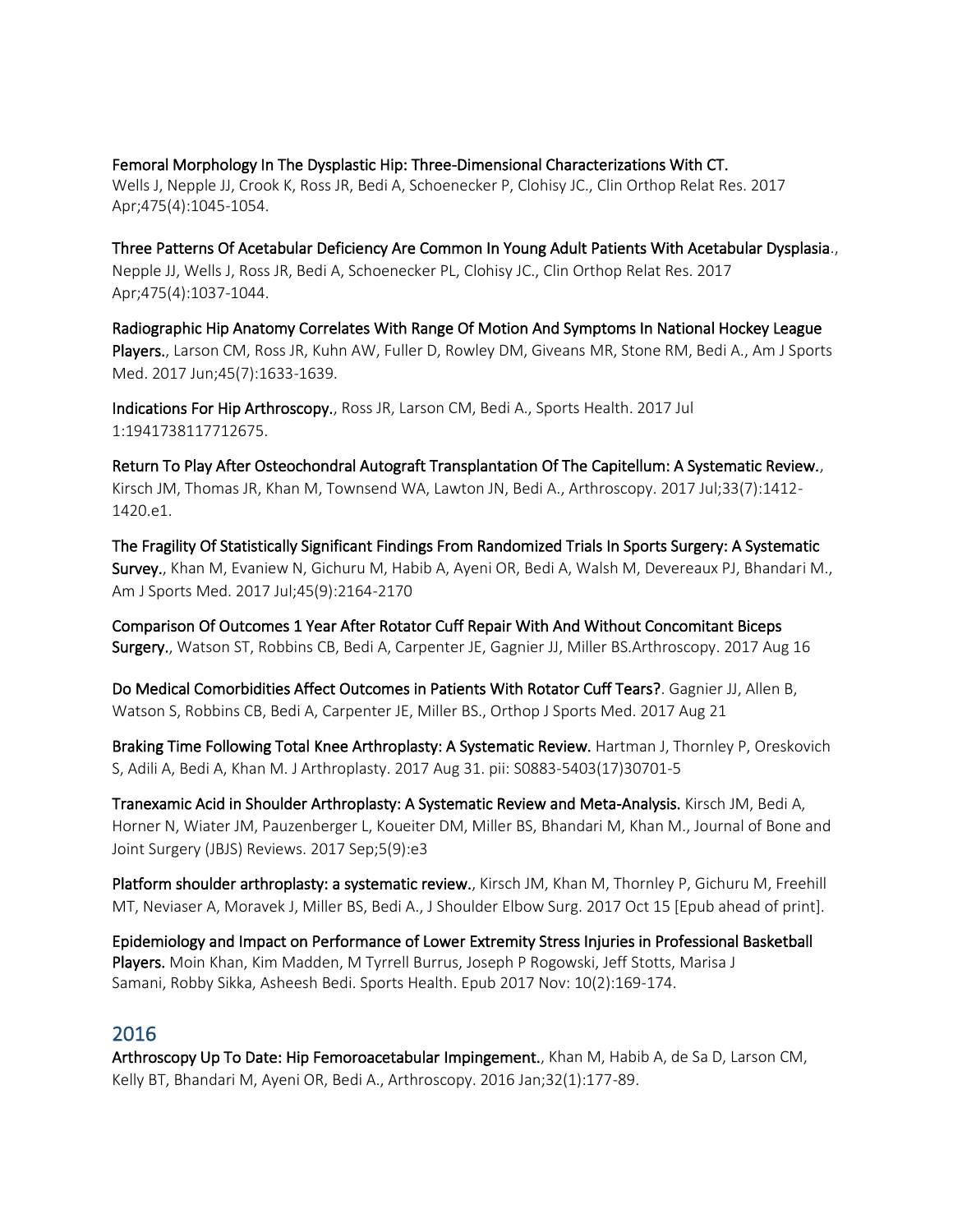[Surgeon Willingness To Participate In Randomized Controlled Trials For The Treatment Of](https://www.ncbi.nlm.nih.gov/pubmed/26395410)  [Femoroacetabular Impingement.,](https://www.ncbi.nlm.nih.gov/pubmed/26395410) Ross JR, Bedi A, Clohisy JC, Gagnier JJ; ANCHOR Study Group, Larson CM., Arthroscopy. 2016 Jan;32(1):20-4.e23.

[Arthroscopic Management Of Dysplastic Hip Deformities: Predictors Of Success And Failures With](https://www.ncbi.nlm.nih.gov/pubmed/26620299)  [Comparison To An Arthroscopic FAI Cohort.,](https://www.ncbi.nlm.nih.gov/pubmed/26620299) Larson CM, Ross JR, Stone RM, Samuelson KM, Schelling EF, Giveans MR, Bedi A., Am J Sports Med. 2016 Feb;44(2):447-53.

[In Vivo Hip Morphology And Kinematics In Elite Baseball Pitchers.,](https://www.ncbi.nlm.nih.gov/pubmed/26972629) Crawford EA, Whiteside D, Deneweth JM, Ross JR, Bedi A, Goulet GC., Arthroscopy. 2016 May;32(5):798-805.

[Qualitative Assessment And Quantitative Analysis Of The Long Head Of The Biceps Tendon In Relation To](https://www.ncbi.nlm.nih.gov/pubmed/26921125)  [The Pectoralis Major Tendon Humeral Insertion: An Anatomic Study.,](https://www.ncbi.nlm.nih.gov/pubmed/26921125) Nossov SB, Ross JR, Robbins CB, Carpenter JE., Arthroscopy. 2016 Jun;32(6):990-8.

[A Clinical Review Of Return-To-Play Considerations After Anterior Shoulder Dislocation.,](https://www.ncbi.nlm.nih.gov/pubmed/27255423) Watson S, Allen B, Grant JA., Sports Health. 2016 Jul;8(4):336-41.

Avoiding Failure In Hip Arthroscopy: Complications, Pearls, And Pitfalls., [Burrus MT,](https://www.ncbi.nlm.nih.gov/pubmed/?term=Burrus%20MT%5BAuthor%5D&cauthor=true&cauthor_uid=27343398) [Cowan JB,](https://www.ncbi.nlm.nih.gov/pubmed/?term=Cowan%20JB%5BAuthor%5D&cauthor=true&cauthor_uid=27343398) [Bedi A.](https://www.ncbi.nlm.nih.gov/pubmed/?term=Bedi%20A%5BAuthor%5D&cauthor=true&cauthor_uid=27343398), [Clin Sports Med.](https://www.ncbi.nlm.nih.gov/pubmed/?term=Avoiding+Failure+in+Hip+Arthroscopy%3A+Complications%2C+Pearls%2C+and+Pitfalls.) 2016 Jul;35(3):487-501.

[The Hip In Ice Hockey: A Current Concepts Review.,](https://www.ncbi.nlm.nih.gov/pubmed/27318779) Kuhn AW, Noonan BC, Kelly BT, Larson CM, Bedi A., Arthroscopy. 2016 Sep;32(9):1928-38.

[Biomechanical Evaluation Of An Adjustable Loop Suspensory Anterior Cruciate Ligament Reconstruction](https://www.ncbi.nlm.nih.gov/pubmed/27157659)  [Fixation Device: The Value of Retensioning and Knot Tying.,](https://www.ncbi.nlm.nih.gov/pubmed/27157659) Noonan BC, Dines JS, Allen AA, Altchek DW, Bedi A., Arthroscopy. 2016 Oct;32(10):2050-2059.

## 2015

[Ability Of Preseason Body Composition And Physical Fitness To Predict The Risk Of Injury In Male](https://www.ncbi.nlm.nih.gov/pubmed/25553212)  [Collegiate Hockey Players.,](https://www.ncbi.nlm.nih.gov/pubmed/25553212) Grant JA, Bedi A, Kurz J, Bancroft R, Gagnier JJ, Miller BS., Sports Health. 2015 Jan;7(1):45-51.

[Residual Deformity Is The Most Common Reason For Revision Hip Arthroscopy: A Three-Dimensional CT](https://www.ncbi.nlm.nih.gov/pubmed/25475714)  [Study.,](https://www.ncbi.nlm.nih.gov/pubmed/25475714) Ross JR, Larson CM, Adeoye O, Kelly BT, Bedi A., Clin Orthop Relat Res. 2015 Apr;473(4):1388-95.

[Characterization Of Symptomatic Hip Impingement In Butterfly Ice Hockey Goalies.,](https://www.ncbi.nlm.nih.gov/pubmed/25498869) Ross JR, Bedi A, Stone RM, Sibilsky Enselman E, Kelly BT, Larson CM., Arthroscopy. 2015 Apr;31(4):635-42.

[Functional Acetabular Orientation Varies Between Supine And Standing Radiographs: Implications For](https://www.ncbi.nlm.nih.gov/pubmed/25560956)  [Treatment Of Femoroacetabular Impingement.,](https://www.ncbi.nlm.nih.gov/pubmed/25560956) Ross JR, Tannenbaum EP, Nepple JJ, Kelly BT, Larson CM, Bedi A., Clin Orthop Relat Res. 2015 Apr;473(4):1267-73.

[Accuracy Of Femur Angles Estimated By Imus During Clinical Procedures Used To Diagnose](https://www.ncbi.nlm.nih.gov/pubmed/25608299)  [Femoroacetabular Impingement.,](https://www.ncbi.nlm.nih.gov/pubmed/25608299) McGinnis RS, Cain SM, Tao S, Whiteside D, Goulet GC, Gardner EC, Bedi A, Perkins NC., IEEE Trans Biomed Eng. 2015 Jun;62(6):1503-13.

[Arthroscopic Treatment Of Pincer-Type Impingement Of The Hip.,](https://www.ncbi.nlm.nih.gov/pubmed/27490474) Crawford EA, Welton KL, Kweon C, Kelly BT, Larson CM, Bedi A., JBJS Rev. 2015 Aug 25;3(8).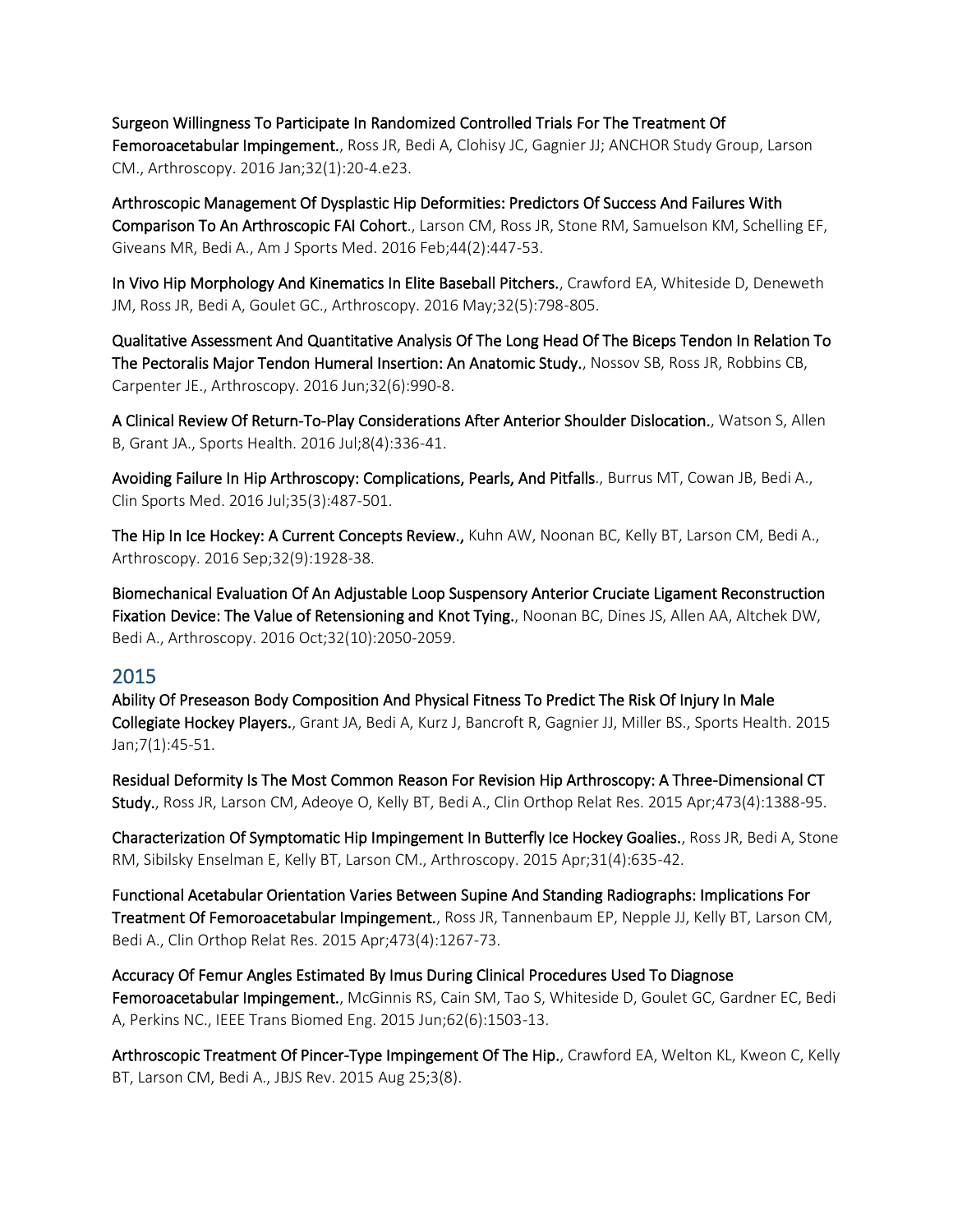[Arthroscopic Treatment Of Cam-Type Impingement Of The Hip.,](https://www.ncbi.nlm.nih.gov/pubmed/27490671) Kweon C, Welton KL, Kelly BT, Larson CM, Bedi A., JBJS Rev. 2015 Sep 15;3(9).

[A Systematic Review Of The Psychometric Properties Of Patient-Reported Outcome Instruments For Use](https://www.ncbi.nlm.nih.gov/pubmed/25622986)  [In Patients With Rotator Cuff Disease.,](https://www.ncbi.nlm.nih.gov/pubmed/25622986) Huang H, Grant JA, Miller BS, Mirza FM, Gagnier JJ., Am J Sports Med. 2015 Oct;43(10):2572-82.

[Surgical Versus Nonsurgical Management Of Rotator Cuff Tears: Predictors Of Treatment Allocation.,](https://www.ncbi.nlm.nih.gov/pubmed/26268847) Kweon C, Gagnier JJ, Robbins CB, Bedi A, Carpenter JE, Miller BS., Am J Sports Med. 2015 Oct;43(10):2368-72.

[On-Ice Functional Assessment Of An Elite Ice Hockey Goaltender After Treatment For Femoroacetabular](https://www.ncbi.nlm.nih.gov/pubmed/26502449)  [Impingement.,](https://www.ncbi.nlm.nih.gov/pubmed/26502449) Tramer JS, Deneweth JM, Whiteside D, Ross JR, Bedi A, Goulet GC., Sports Health. 2015 Nov-Dec;7(6):542-7.

[Three-Dimensional Imaging And Computer Navigation In Planning For Hip Preservation Surgery.,](https://www.ncbi.nlm.nih.gov/pubmed/26524559) Kuhn AW, Ross JR, Bedi A., Sports Med Arthrosc. 2015 Dec;23(4):e31-8.

[Avoiding Complications And Treating Failures Of Arthroscopic Femoroacetabular Impingement](https://www.ncbi.nlm.nih.gov/pubmed/25745915)  [Correction.,](https://www.ncbi.nlm.nih.gov/pubmed/25745915) Bedi A, Ross JR, Kelly BT, Larson CM., Instr Course Lect. 2015;64:297-306.

#### 2014

Gender and Racial Differences In Focal And Global Acetabular Version., Tannenbaum E, Kopydlowski N, Smith MV, Bedi A, Sekiya JK., J Arthroplasty. 2014 Feb;29(2):373-6.

[A Biomechanical Analysis Of The Soft Tissue And Osseous Constraints Of The Hip Joint.,](https://www.ncbi.nlm.nih.gov/pubmed/23108679) Smith MV, Costic RS, Allaire R, Schilling PL, Sekiya JK., Knee Surg Sports Traumatol Arthrosc. 2014 Apr;22(4):946-52.

[Intraoperative Fluoroscopic Imaging To Treat Cam Deformities: Correlation With 3-Dimensional](https://www.ncbi.nlm.nih.gov/pubmed/24737661)  [Computed Tomography.,](https://www.ncbi.nlm.nih.gov/pubmed/24737661) Ross JR, Bedi A, Stone RM, Sibilsky Enselman E, Leunig M, Kelly BT, Larson CM., Am J Sports Med. 2014 Jun;42(6):1370-6.

[Comparison Of Reconstructive Procedures For Glenoid Bone Loss Associated With Recurrent Anterior](https://www.ncbi.nlm.nih.gov/pubmed/24561175)  [Shoulder Instability.,](https://www.ncbi.nlm.nih.gov/pubmed/24561175) Noonan B, Hollister SJ, Sekiya JK, Bedi A., J Shoulder Elbow Surg. 2014 Aug;23(8):1113-9.

[An Increase In Cranial Acetabular Version With Age: Implications For Femoroacetabular Impingement.,](https://www.ncbi.nlm.nih.gov/pubmed/24851791) Kopydlowski NJ, Tannenbaum EP, Bedi A, Smith MV, Sekiya JK. J Arthroplasty. 2014 Sep;29(9):1741-4.

[Is The All-Arthroscopic Tibial Inlay Double-Bundle PCL Reconstruction A Viable Option In Multiligament](https://www.ncbi.nlm.nih.gov/pubmed/25048278)  [Knee Injuries? W](https://www.ncbi.nlm.nih.gov/pubmed/25048278)eber AE, Bissell B, Wojtys EM, Sekiya JK., Clin Orthop Relat Res. 2014 Sep;472(9):2667-79

[Characterization Of Human Anterosuperior Acetabular Depression In Correlation With Labral Tears.,](https://www.ncbi.nlm.nih.gov/pubmed/26535270) Kopydlowski NJ, Tannenbaum EP, Smith MV, Sekiya JK., Orthop J Sports Med. 2014 Oct 2;2(10):2325967114551328

[Effect Of Changes In Pelvic Tilt On Range Of Motion To Impingement And Radiographic Parameters Of](https://www.ncbi.nlm.nih.gov/pubmed/25060073)  [Acetabular Morphologic Characteristics.,](https://www.ncbi.nlm.nih.gov/pubmed/25060073) Ross JR, Nepple JJ, Philippon MJ, Kelly BT, Larson CM, Bedi A., Am J Sports Med. 2014 Oct;42(10):2402-9.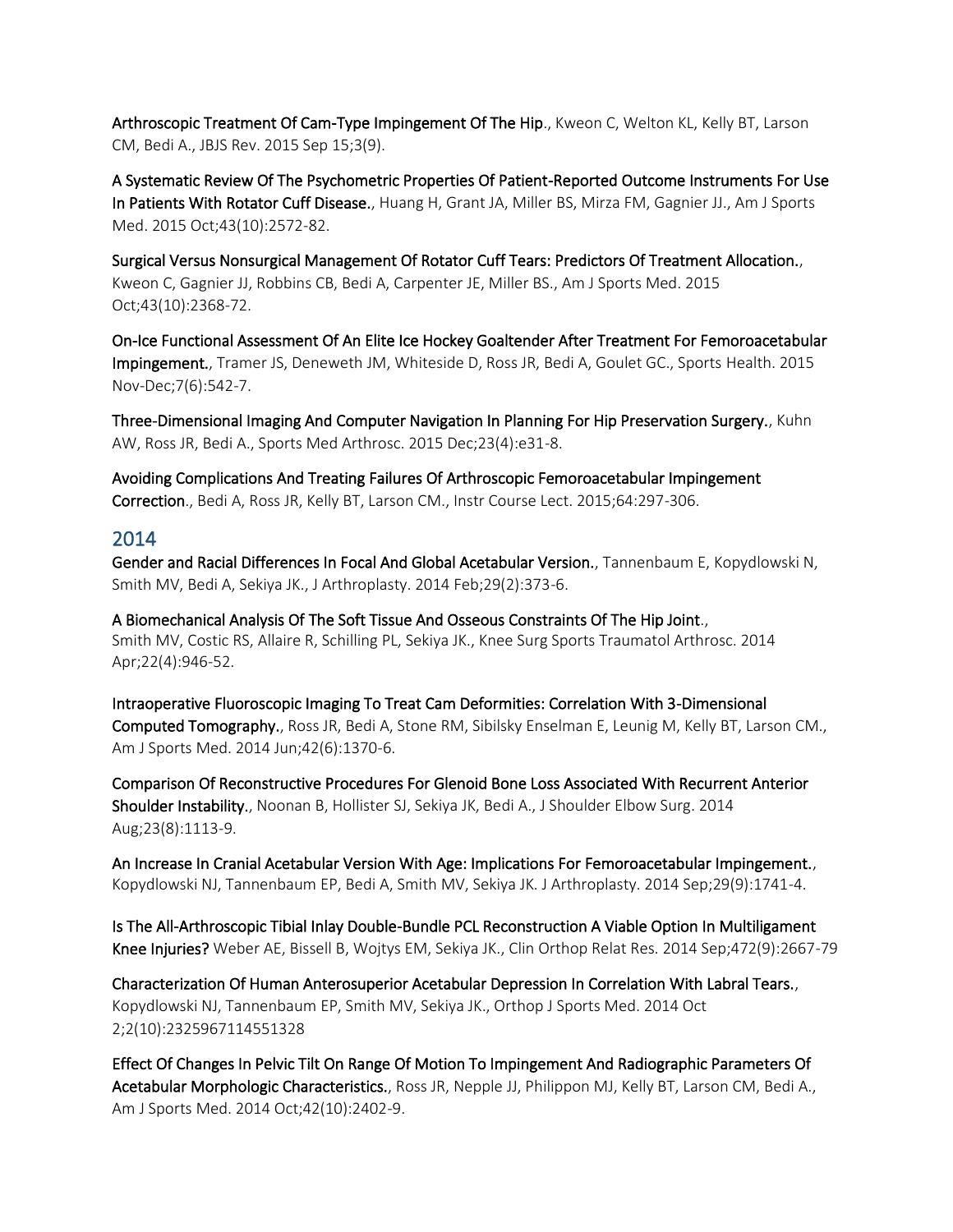[Pros, Cons, And Future Possibilities For Use Of Computer Navigation In Hip Arthroscopy.,](https://www.ncbi.nlm.nih.gov/pubmed/25370881) Tannenbaum EP, Ross JR, Bedi A., Sports Med Arthrosc. 2014 Dec;22(4):e33-41.

## 2013

[Anatomic Considerations Of Transclavicular-Transcoracoid Drilling For Coracoclavicular Ligament](https://www.ncbi.nlm.nih.gov/pubmed/22521389)  [Reconstruction.,](https://www.ncbi.nlm.nih.gov/pubmed/22521389) Coale RM, Hollister SJ, Dines JS, Allen AA, Bedi A., J Shoulder Elbow Surg. 2013 Jan;22(1):137-44

[Incidence And Injury Characteristics Of Medial Collateral Ligament Injuries In Male Collegiate Ice Hockey](https://www.ncbi.nlm.nih.gov/pubmed/24427401)  [Players.,](https://www.ncbi.nlm.nih.gov/pubmed/24427401) Grant JA, Bedi A, Kurz J, Bancroft R, Miller BS., Sports Health. 2013 May;5(3):270-2.

[Intra- And Inter-Rater Reliability Of The Detection Of Tears Of The Supraspinatus Central Tendon On MRI](https://www.ncbi.nlm.nih.gov/pubmed/23158043)  [By Shoulder Surgeons.,](https://www.ncbi.nlm.nih.gov/pubmed/23158043) Grant JA, Miller BS, Jacobson JA, Morag Y, Bedi A, Carpenter JE; MOON Shoulder Group., J Shoulder Elbow Surg. 2013 Jun;22(6):725-31.

[Orthopaedic Surgeons Frequently Underestimate The Cost Of Orthopaedic Implants.,](https://www.ncbi.nlm.nih.gov/pubmed/23250855) Streit JJ, Youssef A, Coale RM, Carpenter JE, Marcus RE., Clin Orthop Relat Res. 2013 Jun;471(6):1744-9.

[Comparison Of Manipulation And Arthroscopic Capsular Release For Adhesive Capsulitis: A Systematic](https://www.ncbi.nlm.nih.gov/pubmed/23510748)  [Review.,](https://www.ncbi.nlm.nih.gov/pubmed/23510748) Grant JA, Schroeder N, Miller BS, Carpenter JE., J Shoulder Elbow Surg. 2013 Aug;22(8):1135-45.

[The Approach To The Evaluation And Surgical Treatment Of Mechanical Hip Pain In The Young Patient:](https://www.ncbi.nlm.nih.gov/pubmed/24048564)  [AAOS exhibit selection.,](https://www.ncbi.nlm.nih.gov/pubmed/24048564) Skendzel JG, Weber AE, Ross JR, Larson CM, Leunig M, Kelly BT, Bedi A., J Bone Joint Surg Am. 2013 Sep 18;95(18):e133.

[Meta-Analysis Of Joint Preservation Versus Arthroplasty For The Treatment Of Displaced 3- And 4-Part](https://www.ncbi.nlm.nih.gov/pubmed/23664063)  [Fractures Of The Proximal Humerus.,](https://www.ncbi.nlm.nih.gov/pubmed/23664063) Gomberawalla MM, Miller BS, Coale RM, Bedi A, Gagnier JJ., Injury. 2013 Nov;44(11):1532-9.

## 2012

Isolated Hyoid Bone Fractures In Collegiate Football Players: A Case Series And Review Of The Literature., [Cutuk A1](https://www.ncbi.nlm.nih.gov/pubmed/?term=Cutuk%20A%5BAuthor%5D&cauthor=true&cauthor_uid=23016069), [Bissell B,](https://www.ncbi.nlm.nih.gov/pubmed/?term=Bissell%20B%5BAuthor%5D&cauthor=true&cauthor_uid=23016069) [Schmidt P,](https://www.ncbi.nlm.nih.gov/pubmed/?term=Schmidt%20P%5BAuthor%5D&cauthor=true&cauthor_uid=23016069) [Miller B.](https://www.ncbi.nlm.nih.gov/pubmed/?term=Miller%20B%5BAuthor%5D&cauthor=true&cauthor_uid=23016069), [Sports Health.](https://www.ncbi.nlm.nih.gov/pubmed/?cmd=historysearch&querykey=25) 2012 Jan;4(1):51-6.

[Treatment Of Combined Complete Tears Of The Anterior Cruciate And Medial Collateral Ligaments.,](https://www.ncbi.nlm.nih.gov/pubmed/22119290) Grant JA, Tannenbaum E, Miller BS, Bedi A., Arthroscopy. 2012 Jan;28(1):110-22.

[Comparison Of Inside-Out And All-Inside Techniques For The Repair Of Isolated Meniscal Tears: A](https://www.ncbi.nlm.nih.gov/pubmed/21737837)  [Systematic Review.,](https://www.ncbi.nlm.nih.gov/pubmed/21737837) Grant JA, Wilde J, Miller BS, Bedi A., Am J Sports Med. 2012 Feb;40(2):459-68.

[Surgical Treatment For Osteochondritis Dissecans Of The Capitellum.,](https://www.ncbi.nlm.nih.gov/pubmed/23016116) Smith MV, Bedi A, Chen NC., Sports Health. 2012 Sep;4(5):425-32.

[Relationship Between Implant Use, Operative Time, And Costs Associated With Distal Biceps Tendon](https://www.ncbi.nlm.nih.gov/pubmed/23127453)  [Reattachment.,](https://www.ncbi.nlm.nih.gov/pubmed/23127453) Grant JA, Bissell B, Hake ME, Miller BS, Hughes RE, Carpenter JE., Orthopedics. 2012 Nov;35(11):e1618-24